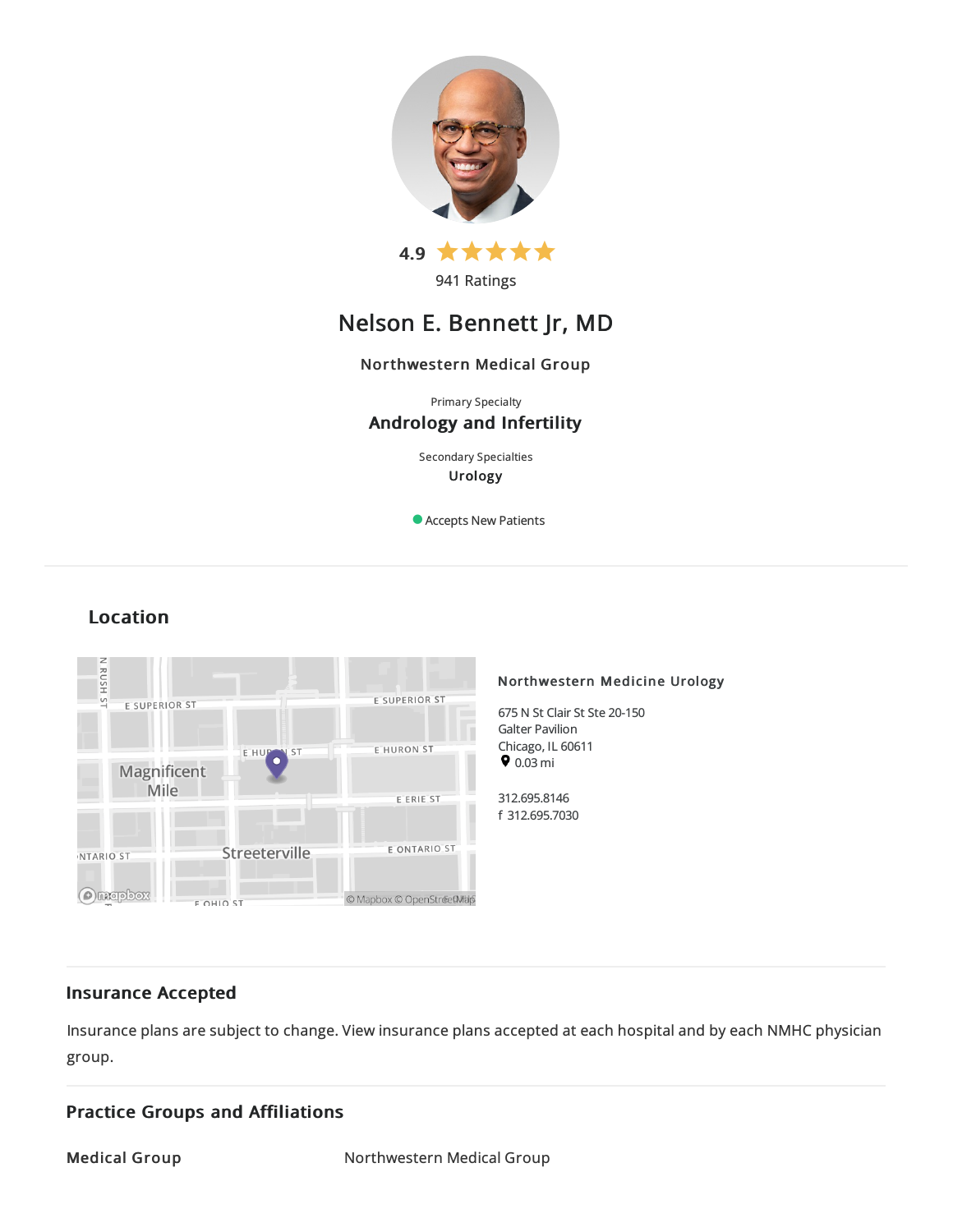| <b>Physician Category</b>  | Northwestern Medicine Physician Network                                                   |
|----------------------------|-------------------------------------------------------------------------------------------|
| <b>On Medical Staff At</b> | Northwestern Memorial Hospital                                                            |
| <b>Education</b>           |                                                                                           |
| <b>Medical Education</b>   | MD, University of Pittsburgh School of Medicine - 1999                                    |
| Internship                 | Howard University - 2000                                                                  |
| Residency                  | <b>UPMC Medical Education (Pittsburgh) - 2001</b><br><b>UPMC Medical Education - 2005</b> |
| Fellowship                 | Memorial Sloan Kettering Cancer Center - 2007                                             |

## Board Certifications

American Board of Urology - Urology (Certified)

## Practice Focus Areas

| <b>Erectile Dysfunction</b>             |  |
|-----------------------------------------|--|
| Hypogonadism                            |  |
| Men's Health                            |  |
| <b>Testosterone Replacement Therapy</b> |  |
| Vasectomy                               |  |

Penile Curvature Penile Prosthesis Priapism

## Ratings & Reviews

At Northwestern Medicine, our patient's feedback is important to us. While different care providers have their own unique strengths, we strive to be as transparent as possible with our quality of care. Read more

## Care Provider Ratings

Overall rating



Reviews From Patients 283 Reviews

AUGUST 312021 Knew what he was doing and right to the point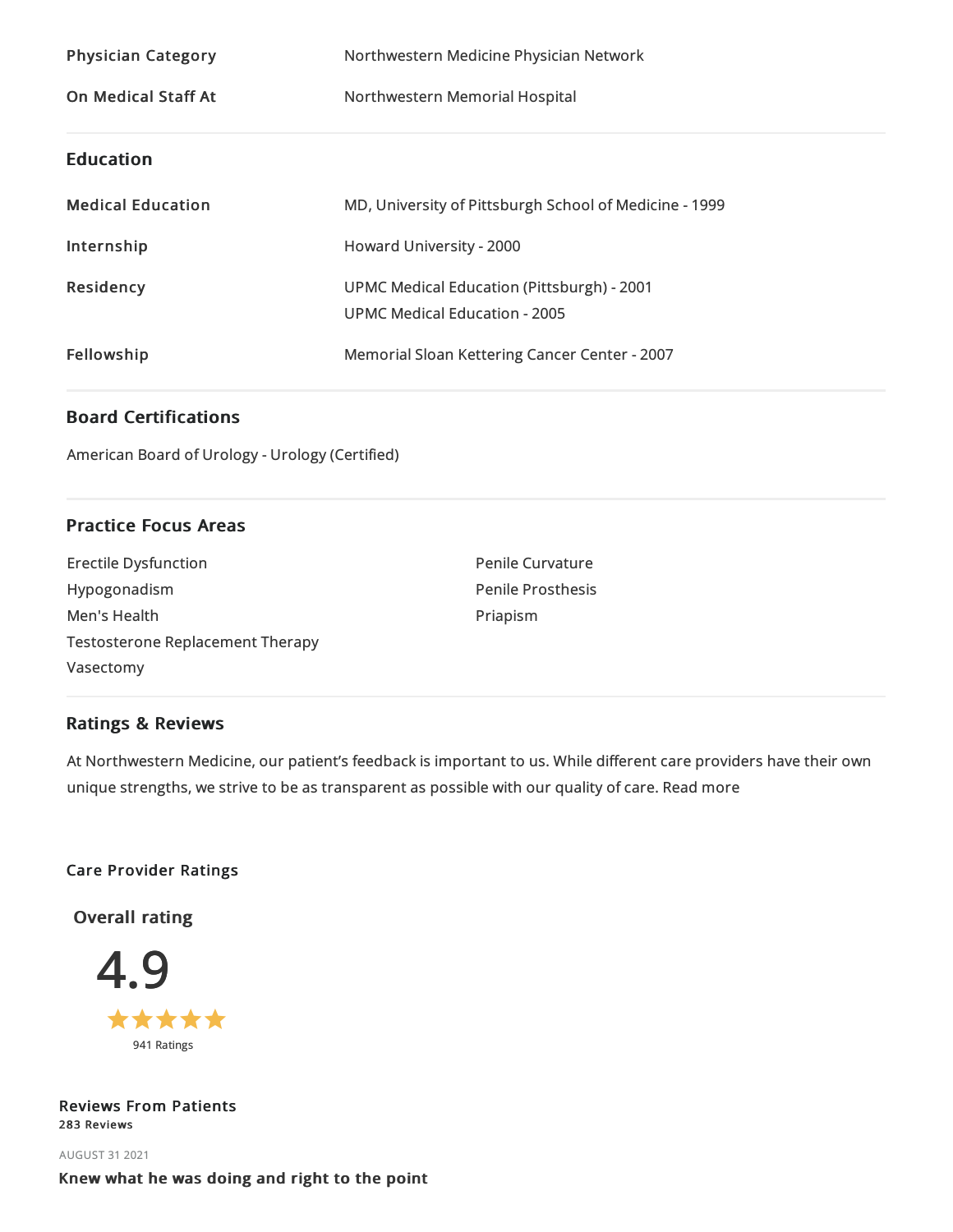#### AUGUST 30 2021

## Dignified, caring, intelligent.

## AUGUST 282021

Wants to help anyway possible. Tries to find solutions.

#### AUGUST 262021

The Dr. was very thorough and inviting with his communication throughout the procedure

#### AUGUST 242021

Just a consultation so far, but Dr Bennett was very positive, friendly, and informative.

#### AUGUST 232021

Very Knowledgeable

## AUGUST 222021

Explains everything well and real honest

## AUGUST 222021

He is amazing with his patients!

## AUGUST 212021

The doctor answered my questions and gave me a prescription to address my issues.

## AUGUST 182021

Dr. Bennett has a good "bedside manner" and explained things in detail, so I could understand them.

## AUGUST 172021

Dr Bennett has been forthright and concerned with my urologic issues and my overall health since I first came into his care.

### AUGUST 172021

I really appreciated his attention to my concerns.

## AUGUST 112021

## Great service

## AUGUST 92021

Bennett and his male staff answered all my questions and helped me feel comfortable about a surgery that is not very comfortable to think about

## AUGUST 82021

Dr. Bennett addressed all my concerns. He took time to answer all my questions. I appreciated his knowledge and thoughtfulness.

#### AUGUST 72021

Lacks interest and concern. His attitude reflects what I would expect from a disenchanted factory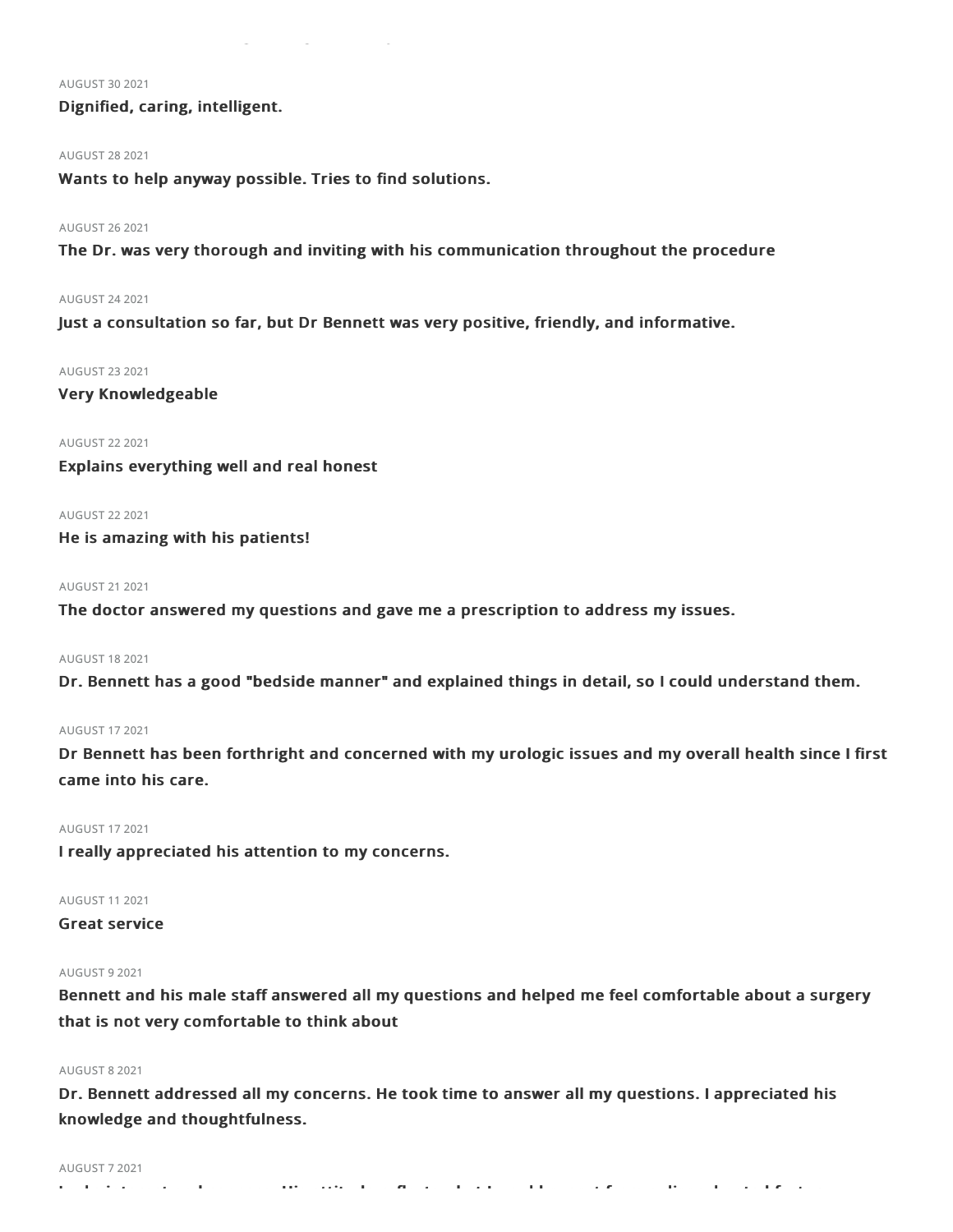Lacks interest and concern. His attitude reflects what I would expect from a disenchanted factory worker. His attitude was so odd I thought that somehow I had offended him. I also did not need to hear the a political comment demeaning Pres. Biden at the beginning of the appointment. Whether I voted for him or not, I donââ,-â, ¢t need a political overview of our current president. Overall this appointment could not have been more unsatisfactory. Clearly Bennet does not enjoy his position and should think of an alternative.

## AUGUST 62021

Very professional and informative.

AUGUST 32021

Nice guy.

## AUGUST 32021

Dr. Bennett cares about your health care issues. Along with talking about all options available for treatment.

## AUGUST 22021

Dr. Bennet and his team were very professional there bedside manner was exemplary I recommend him for your urology needs

## AUGUST 12021

He was very knowledgeable and recommended a great plan for me.

## JULY 30 2021

Dr. Bennett is a brilliant doctor and well trained in his profession.

JULY 30 2021

Good

JULY 29 2021

He is very professional

JULY 282021

Muy profesional

## JULY 262021

I feel once again he was very informational and help me with my problem and explain the issues and what to do about them.

## JULY 262021

Very knowledgeable and treats the whole patient.

## JULY 252021

Genuine compassion and communication.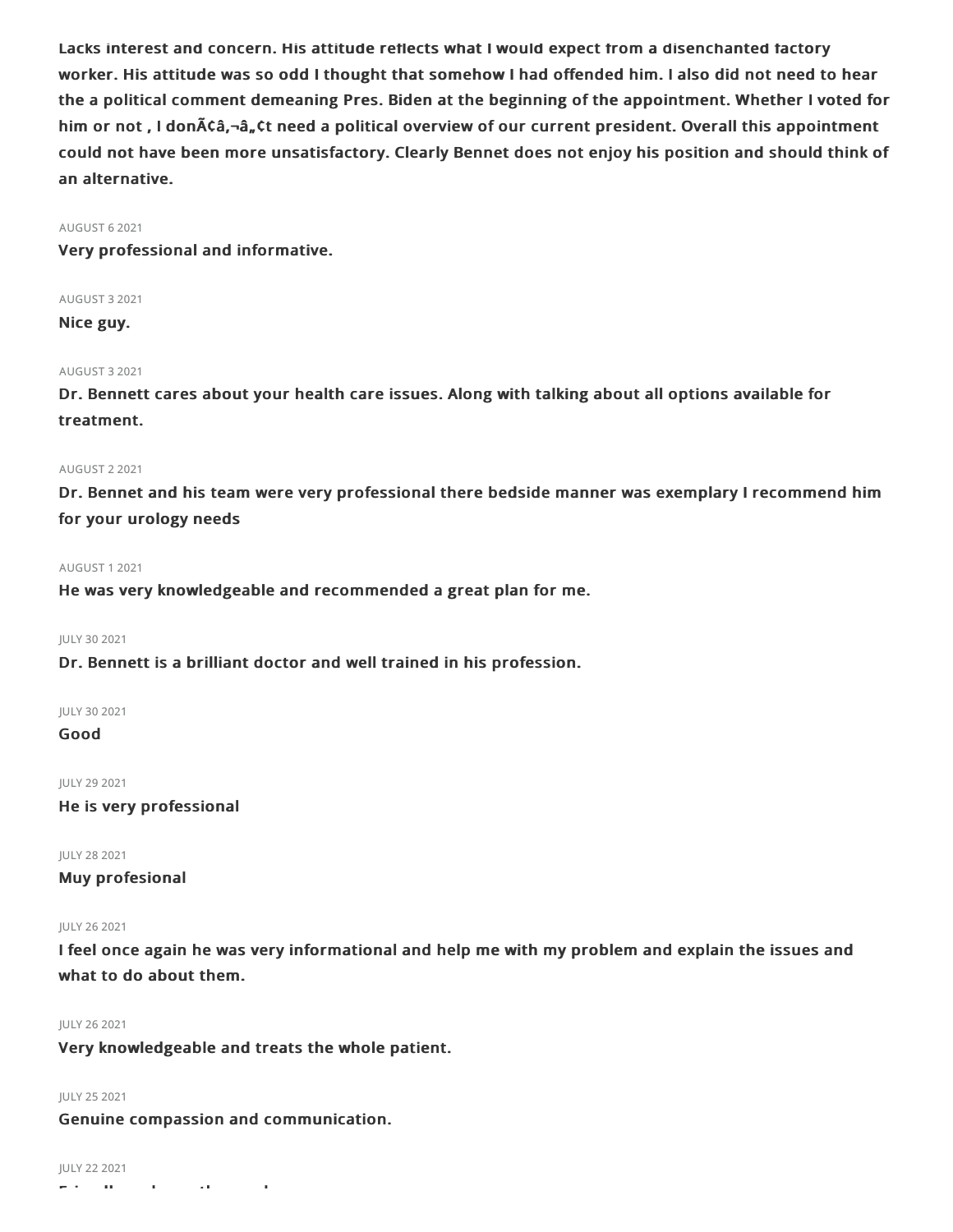## Friendly and very thorough

## JULY 222021

Really great bedside manner paired with exceptional professionalism.

## JULY 222021

Super understanding and didn't question my goals. Procedure was smooth and he ensured I had plenty of time to feel strong enough to leave since I tend to get lightheaded and pass out after procedures.

## JULY 222021

Great to see a qualified, personable physician

## JULY 212021

Very patient, understanding Good listener Gives time for patient to explain and ask questions Good explanation Wants to help

JULY 212021

Great

JULY 20 2021 He's what I thought so be it

JULY 192021

Easy to communicate with

JULY 192021

Very professional and informative

## JULY 182021

Professional does someyties OT seem to cover everything that I am interested in.but could be partly my communication.

## JULY 162021

Professional and attentive physician. explains things well

## JULY 162021

Dr. Bennett is knowledgeable and thorough. He asked for my input for my plan of care. That was very important to me.

## JULY 142021

He was very helpful and informative

## JULY 142021

First appt was today and it went very well. I wanted to leave a little room for improvement. Nothing more than that.

#### JULY 142021

Very Thorough and Knowledgeable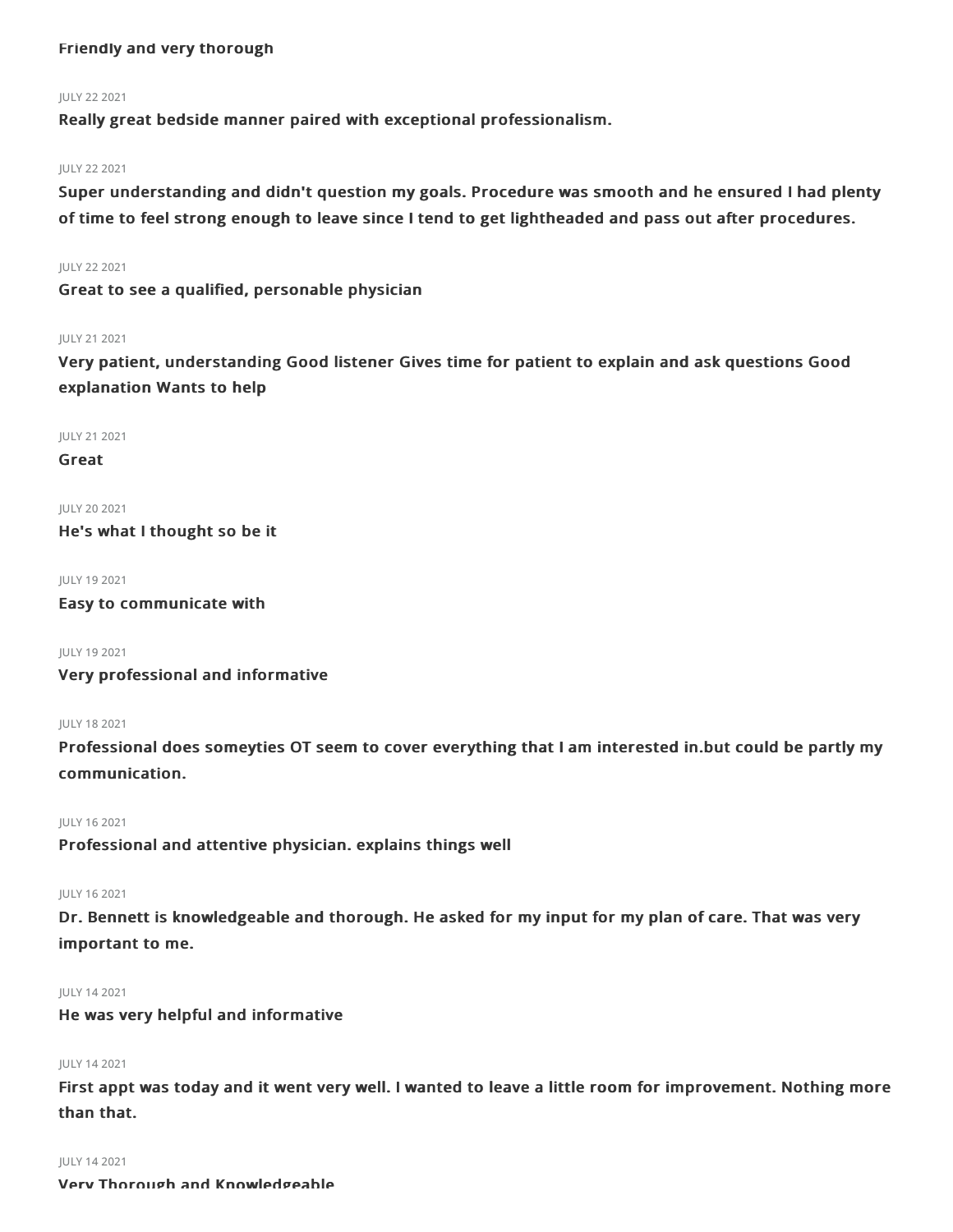#### JULY 142021

Dr. Bennett showed genuine concern over the success of my procedure, asked and answered questions regarding said procedure and my well being and recovery.

#### JULY 142021

Great customer services as very professional.

#### JULY 132021

Good patient interaction, friendly, makes you feel comfortable, known to be very accomplished Mens Sexual Health specialist/surgeon.

## JULY 122021

He is completely approachable and thorough and patient.

#### JULY 102021

He's very good.

#### JULY 82021

Dr Bennett has clarity in communication about my health issues. Discusses solutions and outcomes so as to create a positive outcome for me.

#### JULY 82021

Really fantastic and informative.

JUNE 30 2021

Very calm, attentive and clearly explains diagnosis.

## JUNE 30 2021

He seems very knowledgeable in his field which made me more relaxed.

#### JUNE 302021

Good across the board

#### JUNE 292021

Dr. Bennett is good: calm, competent, and direct.

#### JUNE 282021

Dr Bennet was great and he has a plan to keep me healthy.

JUNE 282021

Good clinical care

JUNE 242021

What a wonderful Doctor, he really cares!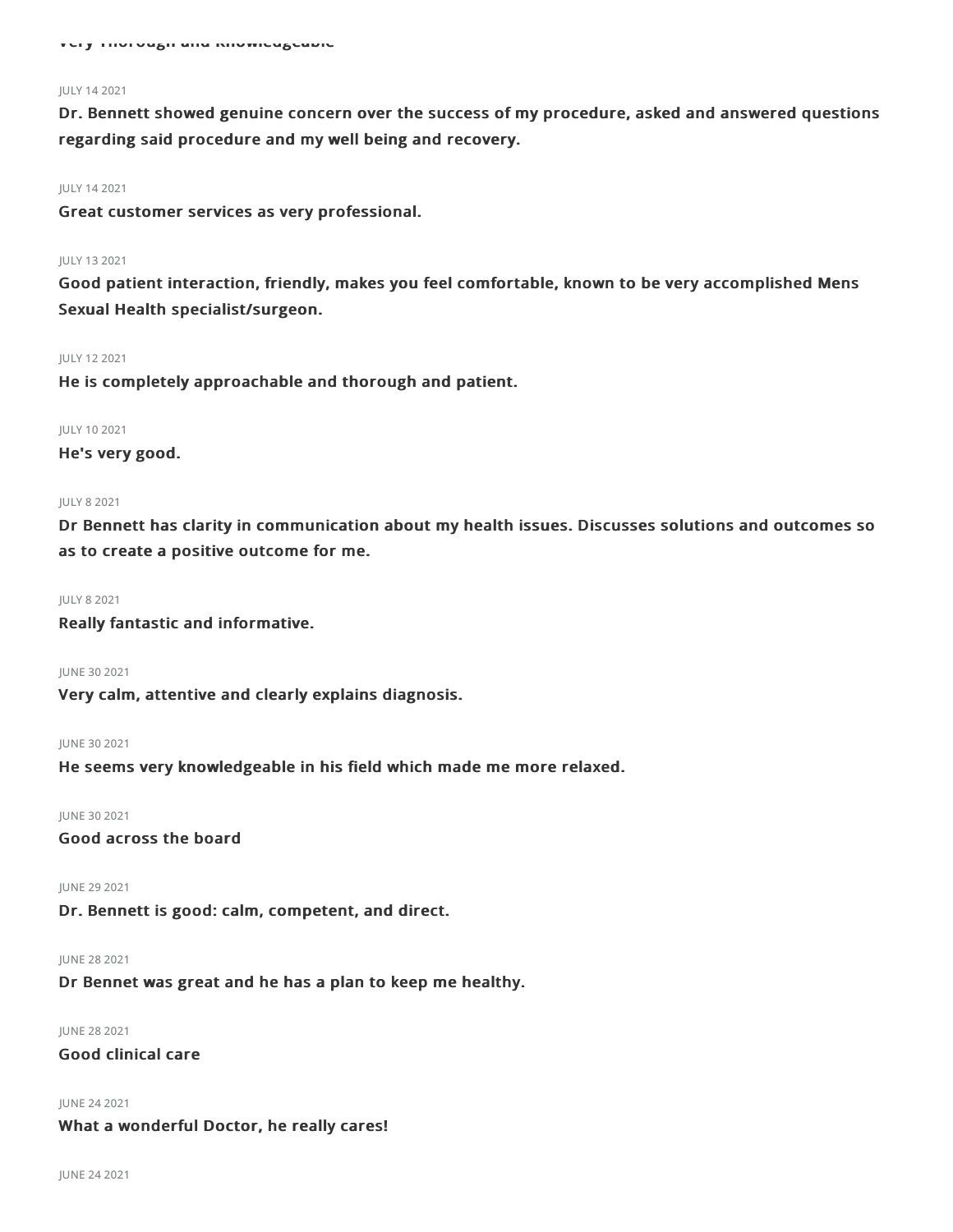## Personable, and knowledgeable.

## JUNE 242021

He is very skillful, and he has good bedside manner. He sometimes struggle with individual details.

## JUNE 172021

He was very kind, attentive, understanding, and explained his thought process on his solution he proposed. I liked that he asked for a follow up to see how Iââ,-â"¢m doing later. The PA helping him was also a cool guy and helped

## JUNE 162021

Very thorough in ensuring I understood my diagnosis and treatment options

## JUNE 162021

Dr. Bennet and his PA resident were both extremely professional, but also accessible and patient with my questions and concerns. I left there 100% confident in the procedure (vasectomy) I am having done on 7/12, and also was grateful for their candor and grace in discussing such personal matters of sexual health.

## JUNE 152021

## Personable, thorough, and thoughtful

## JUNE 82021

He was very informative and answered all my questions and concerns.

## JUNE 32021

Smart, kind, informative....never rushed the process.

## JUNE 22021

Dr. Bennett listens and asks relevant questions. He is very thorough.

## JUNE 22021

He is Knowledgeable and easy to talk to.

## JUNE 22021

He came highly recommended by my internal medicine doctor. I can see why. Very professional and a really nice guy.

## MAY 30 2021

I have been treated horrible in the past by other urologists and Dr. Bennett was the first to treat me like I was a person.

## MAY 26 2021

Thoroughness and excellence in care.

## MAY 252021

Excellent doctor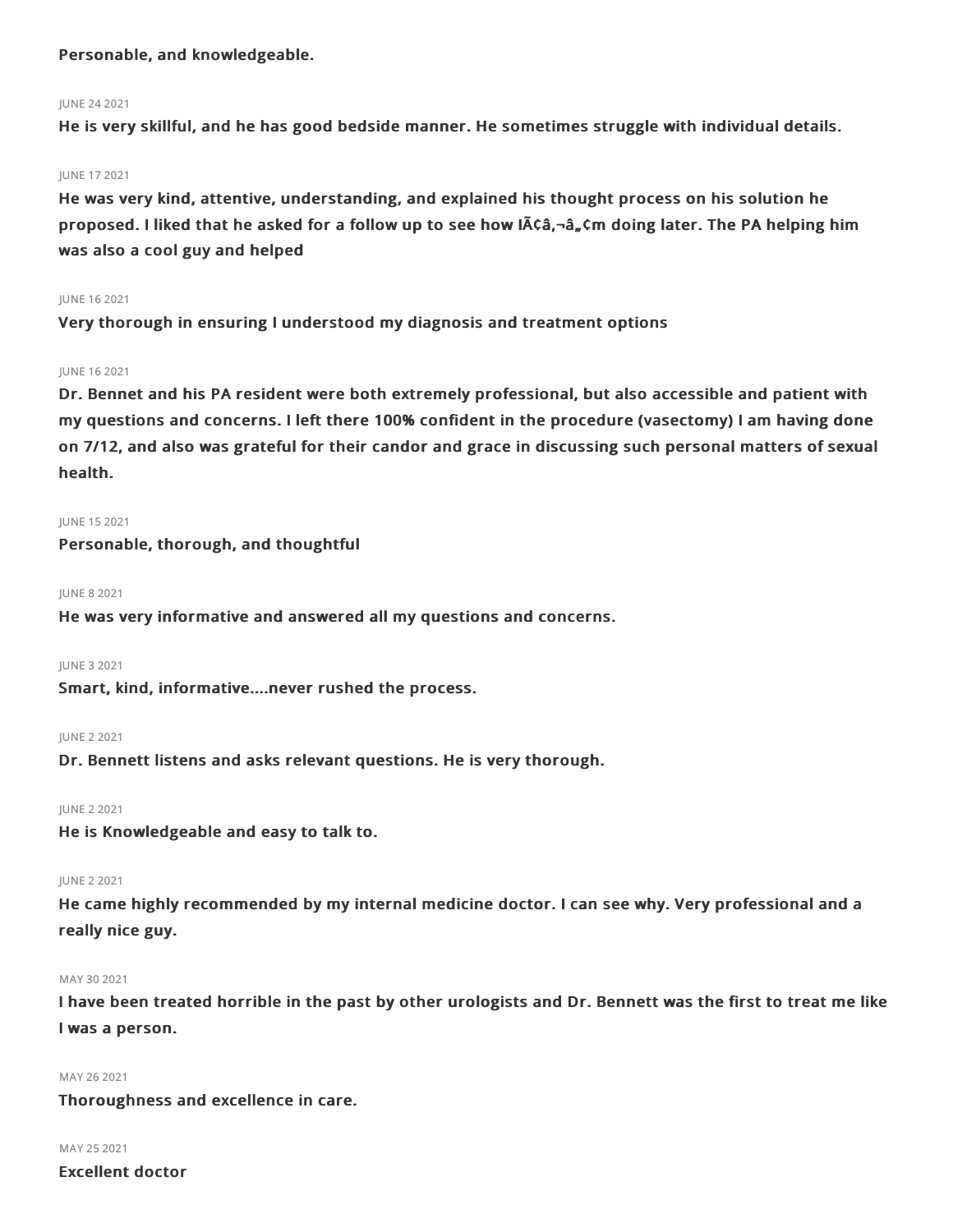#### MAY 25 2021

## Knowledgeable, great communication

## MAY 25 2021

Dr. Bennett is very friendly and informative

## MAY 252021

Incredible doctorâ€â€bedside manner, attention to detail, truly listened and took time to look at history prior to visit

## MAY 252021

Me trato muy bien

#### MAY 242021

Clear communicator. Seems like surgery has gone well.

#### MAY 232021

listened and provided good information and guidance

## MAY 20 2021

Knowledgeable, personable, professional

MAY 20 2021

Personable and professional

MAY 192021

Very attentive and professional!

#### MAY 192021

Because, Dr. Nelson Bennett Jr. is very good and informative.

## MAY 182021

He was so awesome and good he explain everything to me so that I understood and he was so professional and wanted to make sure I was ok and he treated me very but very nice and he did an excellent job

#### MAY 182021

Very personable and knowledgeable in his area of expertise.

## MAY 172021

Takes his time to listen to patients

## MAY 162021

Consummate professional in every way.

## MAY 122021

Informative. Professional.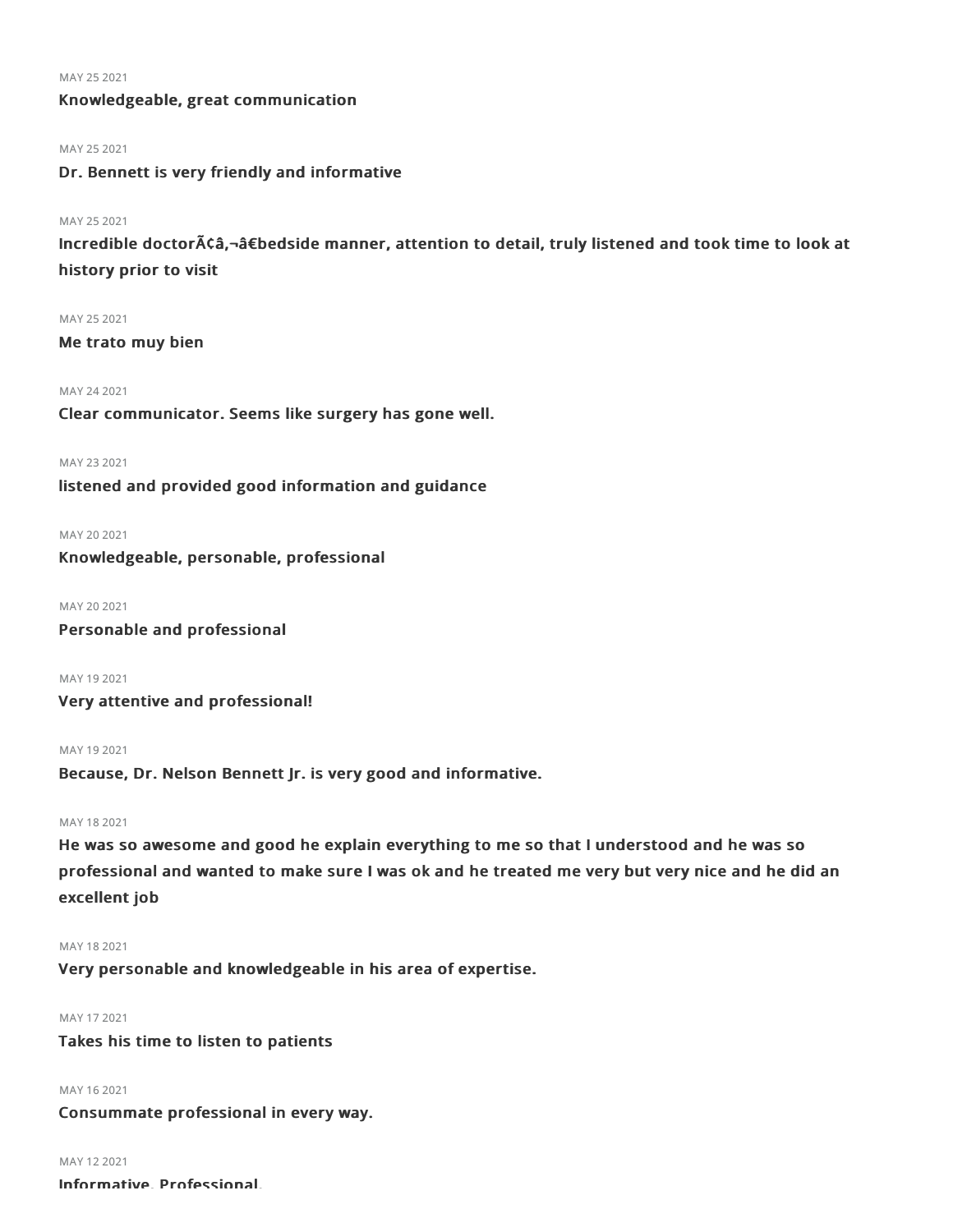Informative. Professional.

MAY 122021

Responsive and informative.

MAY 122021

## He was grrrrreat

MAY 62021

Very professional, and courteous!

## **MAY 62021**

Friendly, professional, listens to patients concerns. Explains procedures and what to expect.

### MAY 52021

His bedside manner is just amazing. He has a excellent clinical knowledge delivered in a very personal and un-intimidating

#### MAY 52021

Dr. Bennett is a very knowledgeable, understanding doctor who will work with you and your circumstances for the best outcome.

#### MAY 42021

First visit but left me feeling  $\text{IACa}$ ,  $\text{-}\text{a}$ ,  $\text{cm}$  in good hands. Like himself is staff for professional and understanding.

#### MAY 42021

Dr. Bennett was very helpful in answering my questions.

## MAY 42021

He is easy to talk to and knows the field

#### APRIL282021

Professionalism of Dr Bennett

## NOVEMBER 162020

Came highly recommended, worked quickly and provided a relaxing environment, and was willing to take extra time to discuss additional questions"concerns before, during, and after the procedure.

#### NOVEMBER 162020

Great experience from the consultation through the procedure. Office staff were willing to spend extra time answering questions to help everything proceed quickly and with confidence.

#### NOVEMBER 112020

He showed professional and personal caring.

### NOVEMBER 112020

The doctors were caring and concerned. They listened well.